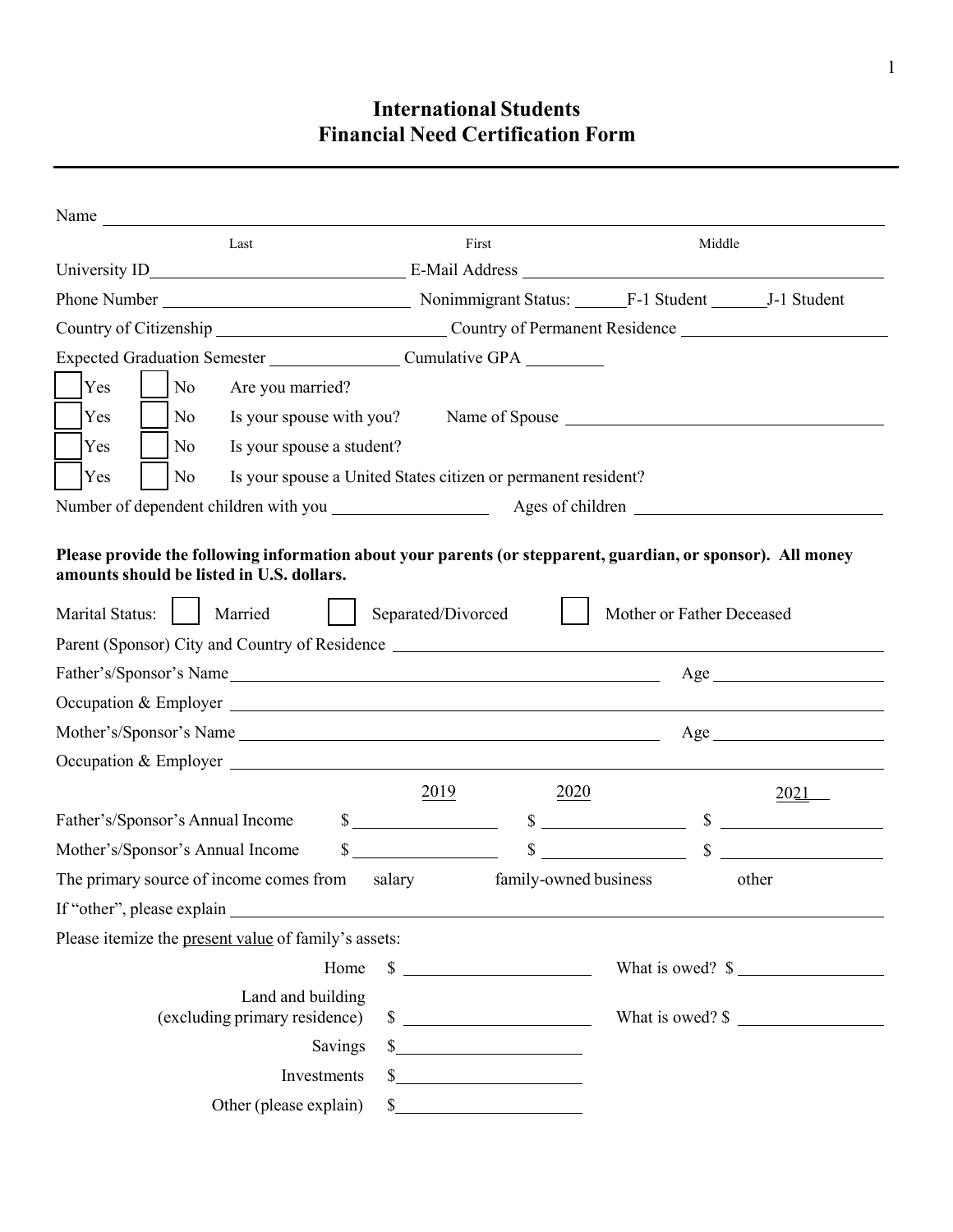In which country are these additional assets held?

How many people are in the family who depend on your parents for living expenses? (including yourself)

How many dependents, excluding yourself, are attending a postsecondary institution? Names of institution(s)

What financial assistance do your family members receive to attend these post-secondary institutions annually?

Please provide the average amount of money spent yearly by your family for food, clothing, housing, and taxes.

What other expenses are incurred on a yearly basis? Please explain and provide the amount in U.S. dollars.

### **Please provide the following information about yourself. All money amounts should be listed in U.S. dollars.**

### **Resources for 2022-2023 Academic Year Anticipated Expenses for 2022-2023**

### **Academic Year**

Click [here](https://isso.dso.iastate.edu/resources/students_scholars/expense-worksheet/undergraduate-expenses) and [here](https://www.financialaid.iastate.edu/cost/cost-of-attendance/graduate-students/) to aid in estimating annual expenses.

| Anticipated cash or savings                                                            | \$<br>Tuition and fees                           | \$ |
|----------------------------------------------------------------------------------------|--------------------------------------------------|----|
| Amount expected from relatives,<br>parents, friends, or sponsors<br>during this period | \$<br>Health insurance                           | \$ |
| Anticipated earnings (jobs)                                                            | \$<br>Living expenses:                           |    |
| Income of spouse                                                                       | \$<br>Rent/Room                                  | \$ |
| Amount you will receive from:                                                          | Food/Board                                       | \$ |
| Loans                                                                                  | \$<br>Utilities/Phone                            | \$ |
| Grants                                                                                 | \$<br>Clothing                                   | \$ |
| Scholarships                                                                           | \$<br>Medical and dental                         | \$ |
| Other sources                                                                          | \$<br>Books and school supplies                  | \$ |
|                                                                                        | Car expenses                                     | \$ |
|                                                                                        | Local transportation                             | \$ |
|                                                                                        | Personal expenses (laundry,<br>toiletries, etc.) | \$ |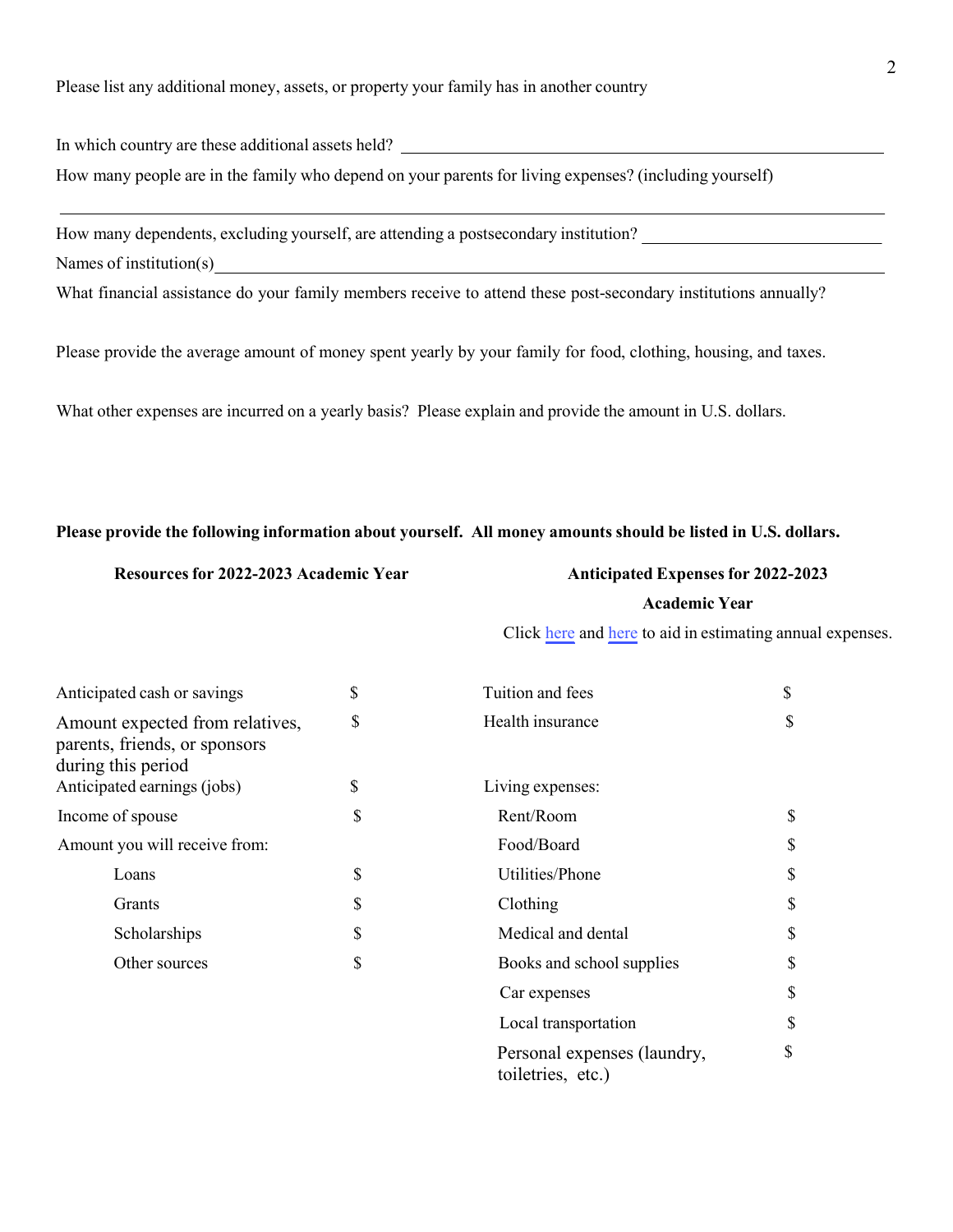|                        | Other expenses:             |    |
|------------------------|-----------------------------|----|
|                        |                             | \$ |
|                        |                             | \$ |
|                        |                             | \$ |
|                        |                             | \$ |
|                        |                             |    |
| <b>Total Resources</b> | \$<br><b>Total Expenses</b> | \$ |

Please explain if your total anticipated expenses are higher than the ISU's estimated annual expenses.

Have you applied for any scholarship for the future? If so, please specify to whom you have applied and the amount of the benefit from that source.

Please list any campus or community activities in which you have been involved.

Please state the reason(s) for your financial need.